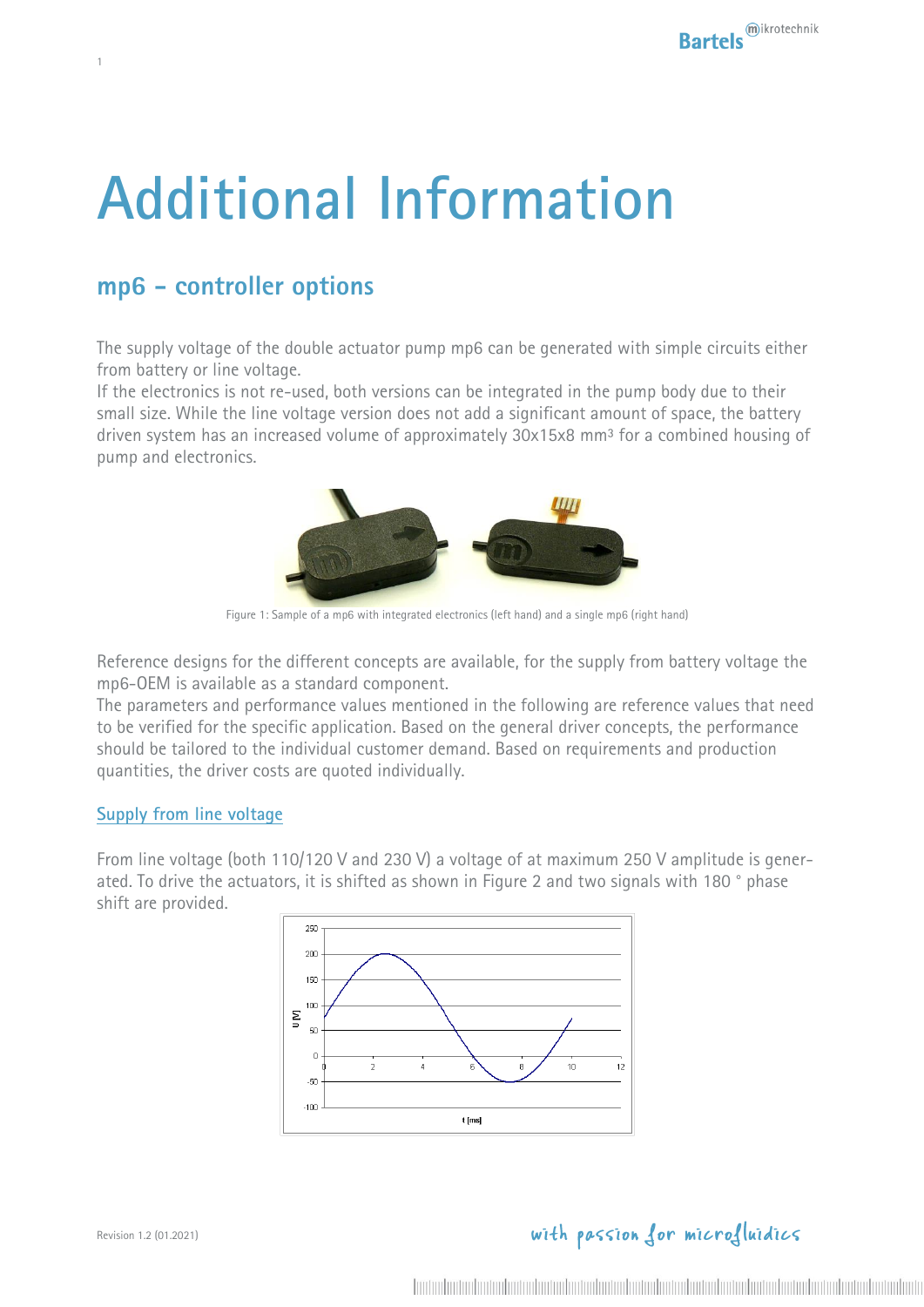#### Figure 2: Signal form of the line driver

<span id="page-1-0"></span>The electronic components can be placed either inside the pump housing or on the flex connector of the pump that provides the electrical connection to the line voltage.

A maximum flow rate of 3500  $\mu$ l/min can be achieved; it can be adjusted by limiting the voltage amplitude. As only the voltage can be varied, at low flow rates bubble tolerance will be significantly decreased.

Due to the sine shape of the waveform, this driver operates at very low noise.

As the driver does not provide an electric insulation from line voltage, suitable protection means need to be added dependent on the field of operation.

#### **Supply from battery voltage**

From a battery voltage, an AC voltage with an amplitude of up to 235 V is generated by an integrated circuit. Supply voltages from  $3 - 5$  V can be used directly, the driver can be adjusted to higher input voltages as well. The power consumption for maximum flow performance is mostly lower than 150 mW.

The flow rate can be adjusted by both amplitude and frequency.

Again, two signals with 180° phase shift according to [Figure 3](#page-1-1) are generated.



<span id="page-1-1"></span>The flow rate can be adjusted approximately in the range of 20  $\mu$ l/min to 5000  $\mu$ l/min. The noise level can be compared to driving the pump with the mp-x evaluation kit using the SRS signal. The evaluation and adjustment of the noise level needs to be done application specific. As a standard component the mp6-OEM is available, which can be directly mounted on a customer PCB.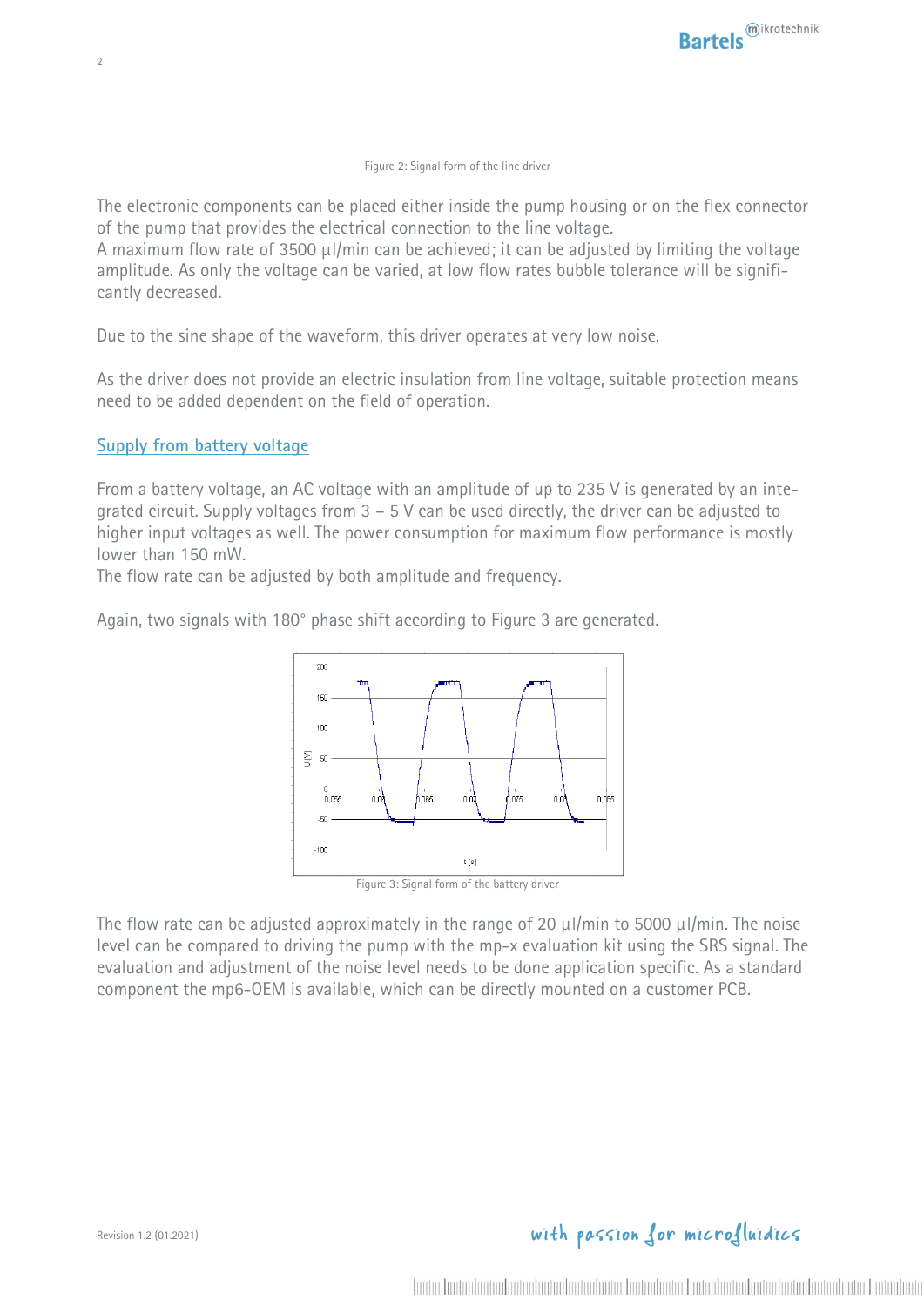

Figure 4: The mp6-OEM with and without encapsulation

For higher quantities, customizations include the integration of the electronics inside an enlarged pump housing. A possible PCB layout is shown in [Figure 5](#page-2-0) the complete unit is shown in [Figure 1.](#page-0-0) In addition, the reference circuit design can be licensed for direct implementation into the customers system electronics.



Figure 5: Sample PCB layout on area of the mp6 housing, height approx. 3mm

#### <span id="page-2-0"></span>**Supply from an ASIC**

If the application requires customer specific waveforms or control of different functionalities from the external side, the development of an ASIC should be considered. In terms of performance, approximately the same range as mentioned for the battery driven circuits can be realized.

As the development costs of an ASIC are very much dependent on the customers requirements, the cost level need to be estimated on basis of a specific application. In general most of the ASIC developments are in the order of 100 000 Euro, while the ASIC itself will be available at about 1 Euro per piece at higher quantities. The requirement of additional external components needs to be decided on an individual level.

All values are approximate and no guarantee of specific technical properties.

Changes in the course of technical progress are possible without notice.